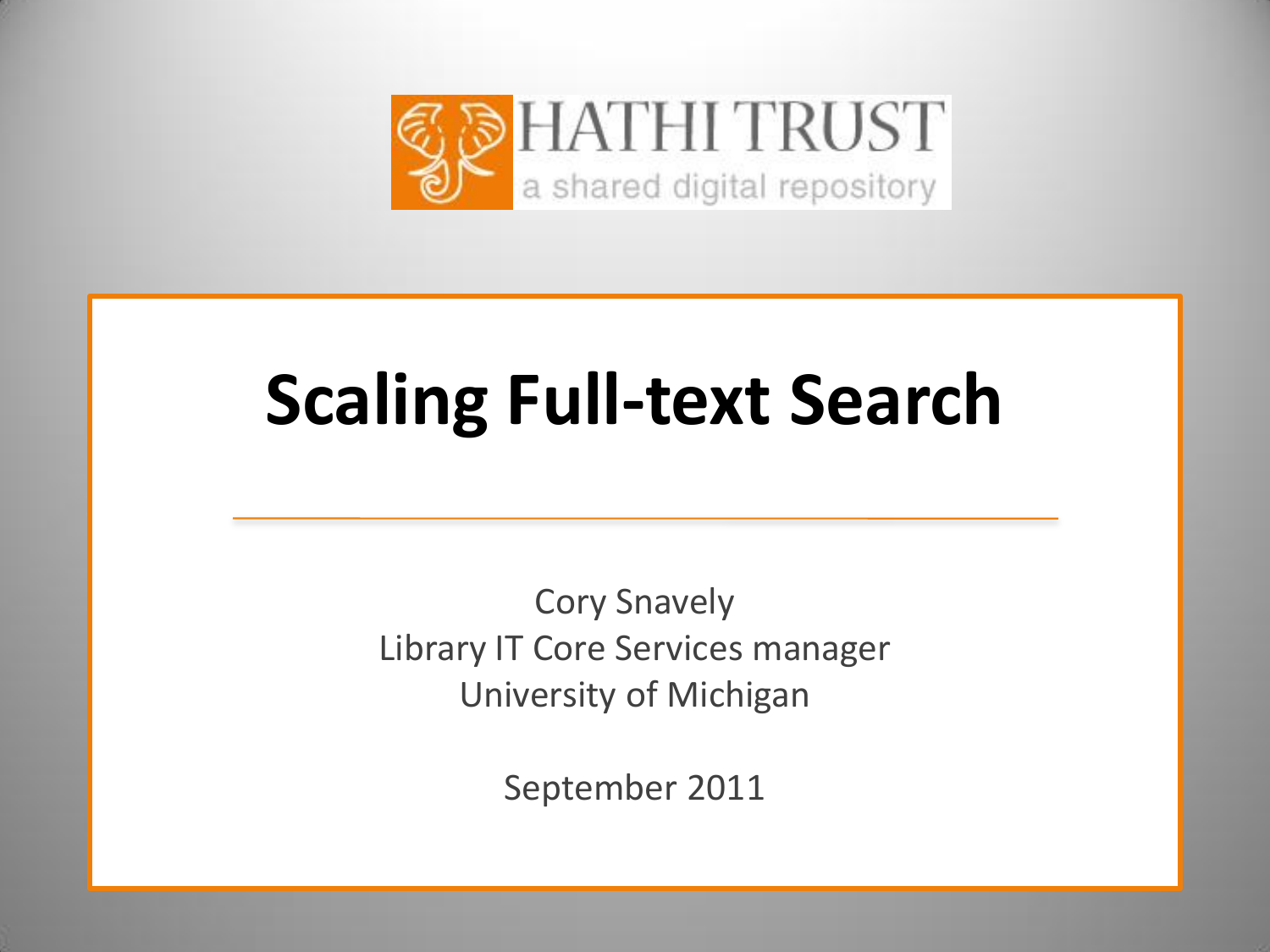# **HathiTrust project profile**

- Launched October 2008
- 48 29 member institutions and growing
- primarily Google-scanned materials but also other sources (e.g. Internet Archive, and increasingly content digitized by partners themselves)
- 9.6 6.7 million volumes, 350 pages average
- 430 250 terabytes in two US instances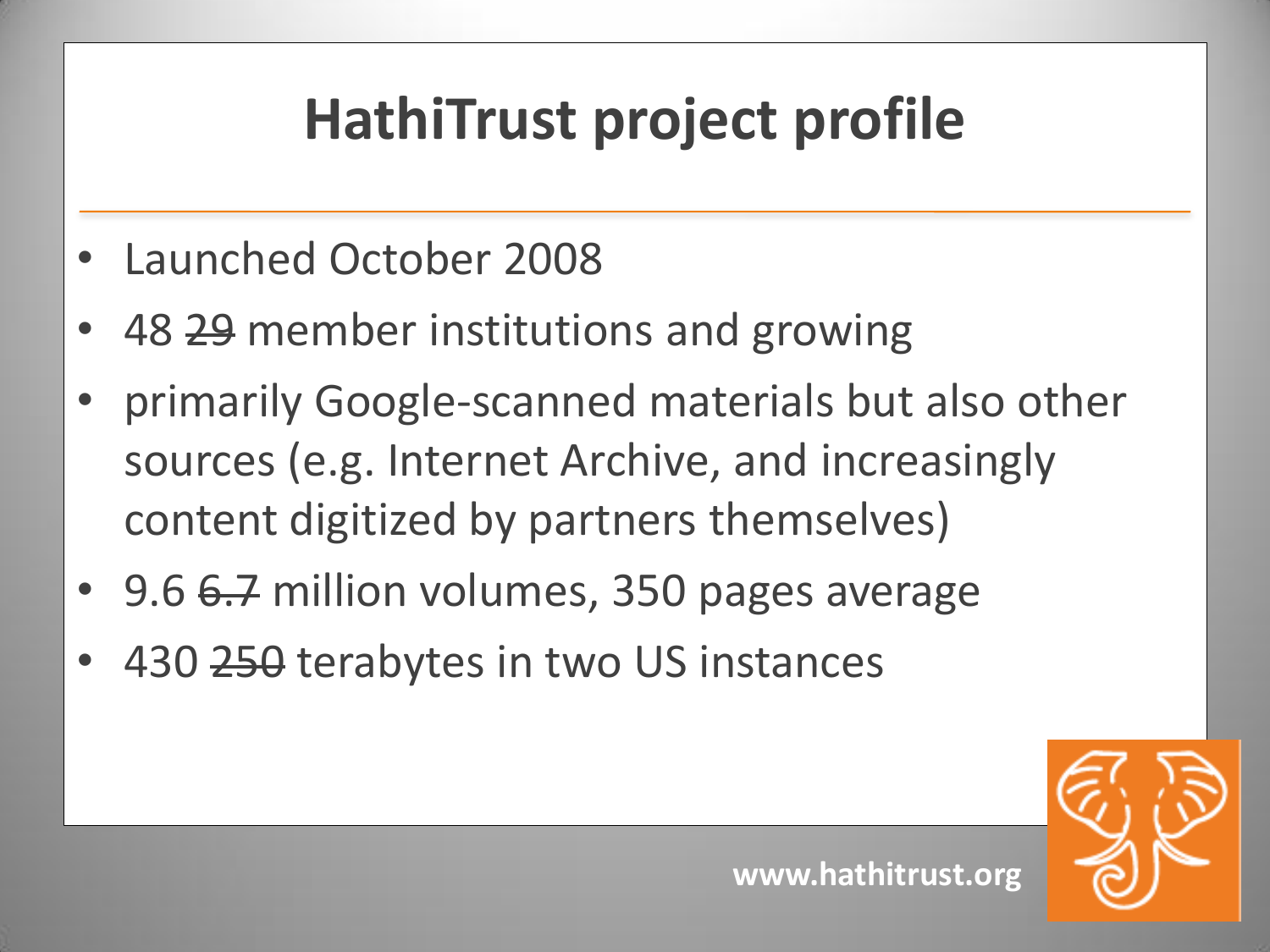#### **Full-text search overview**

Determine, through experimentation, the optimal…

- …number and size of index "shards".
- ...amount of server memory for IO cache and JVM. Evaluate whether rotational media can provide, given the above, …
- …acceptable query throughput.
- ...a manageable update process, assuming continuous availability at two sites.

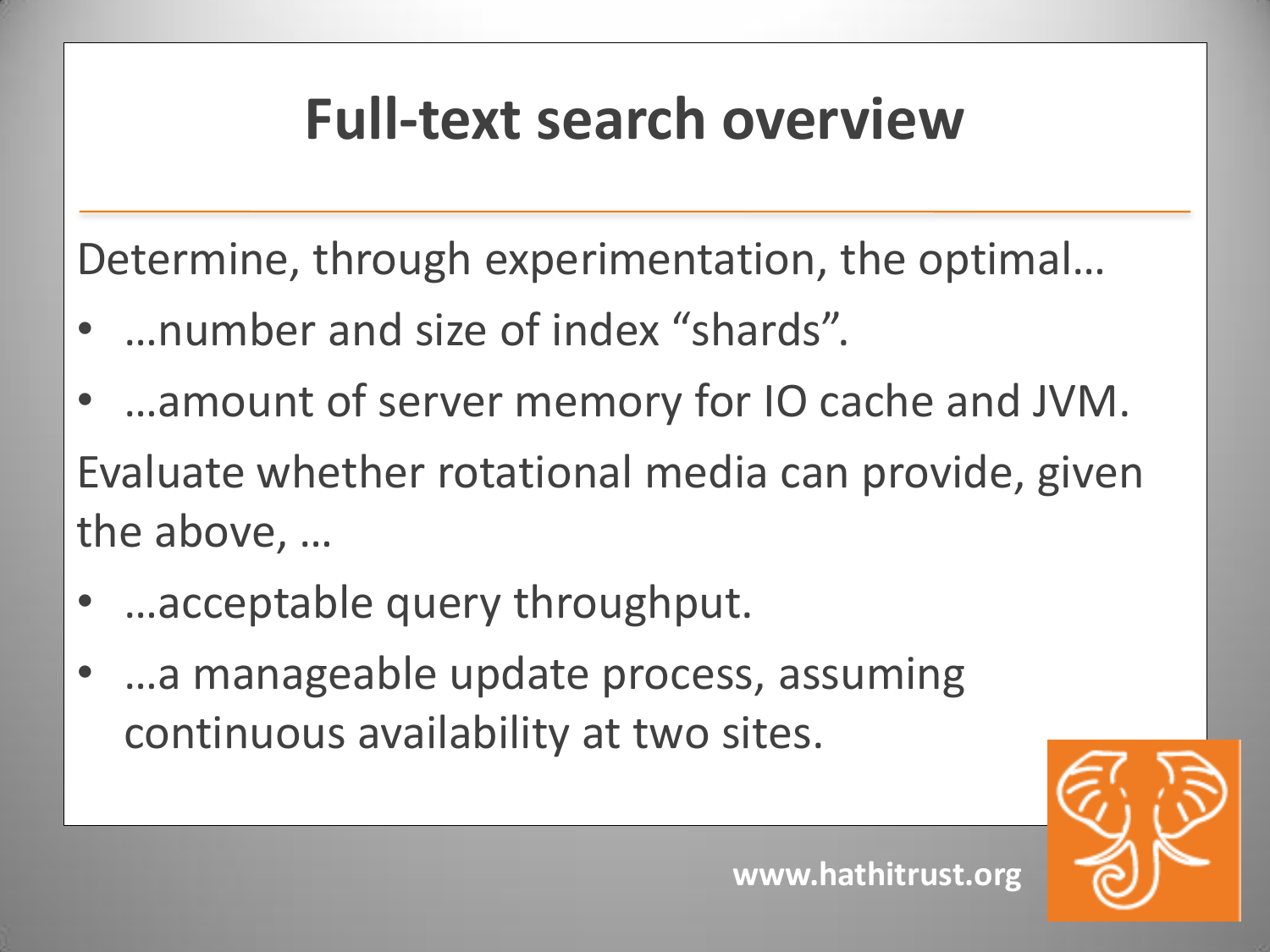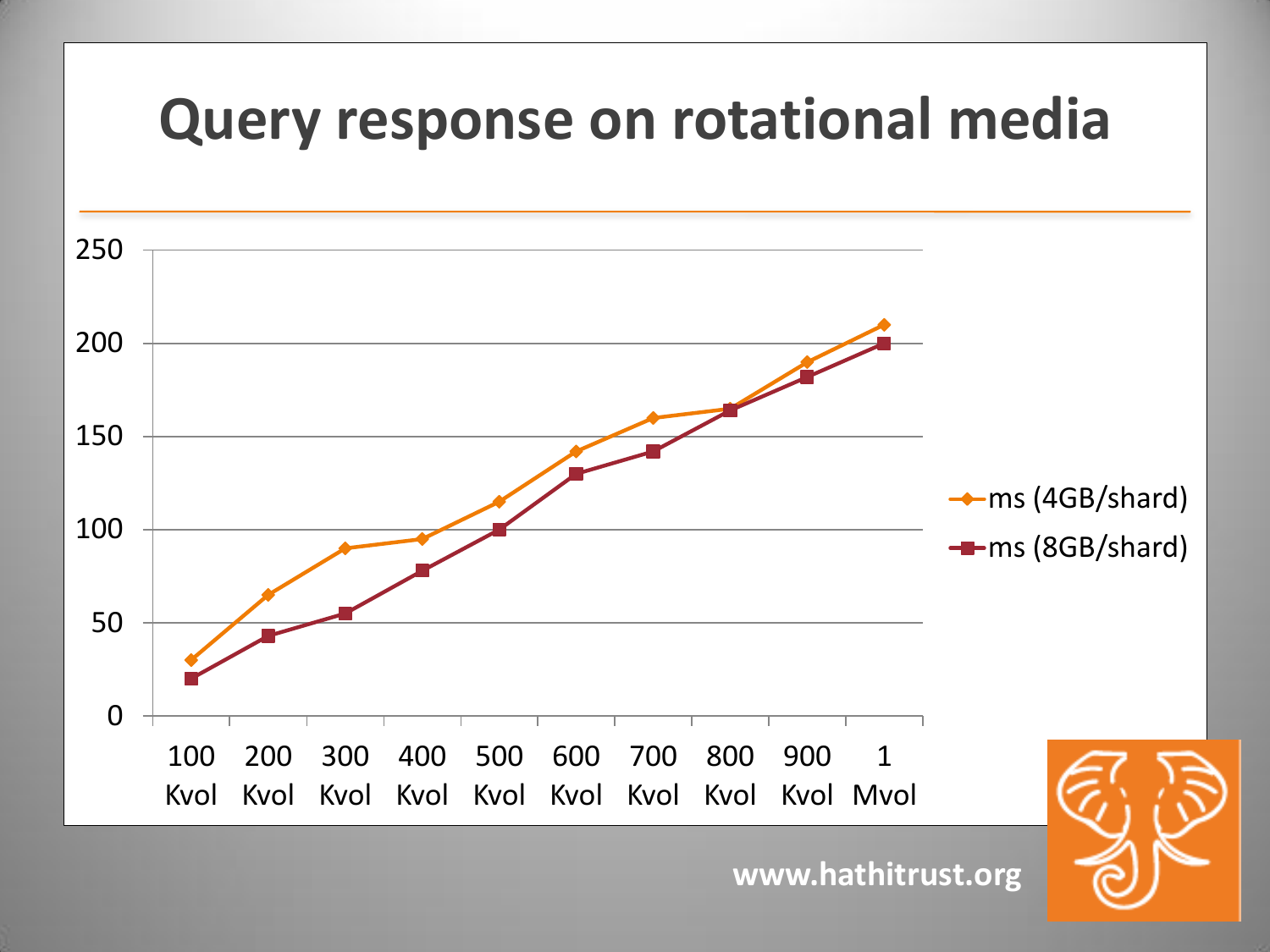# **Cache is king!**

More memory improves response time linearly with index size, so…

- …choose a shard size that provides acceptable response time, and divide up the index evenly.
- …buy as much memory as possible!

Current configuration: 5TB index, 10 shards, ~3 shards and 72GB RAM per server.

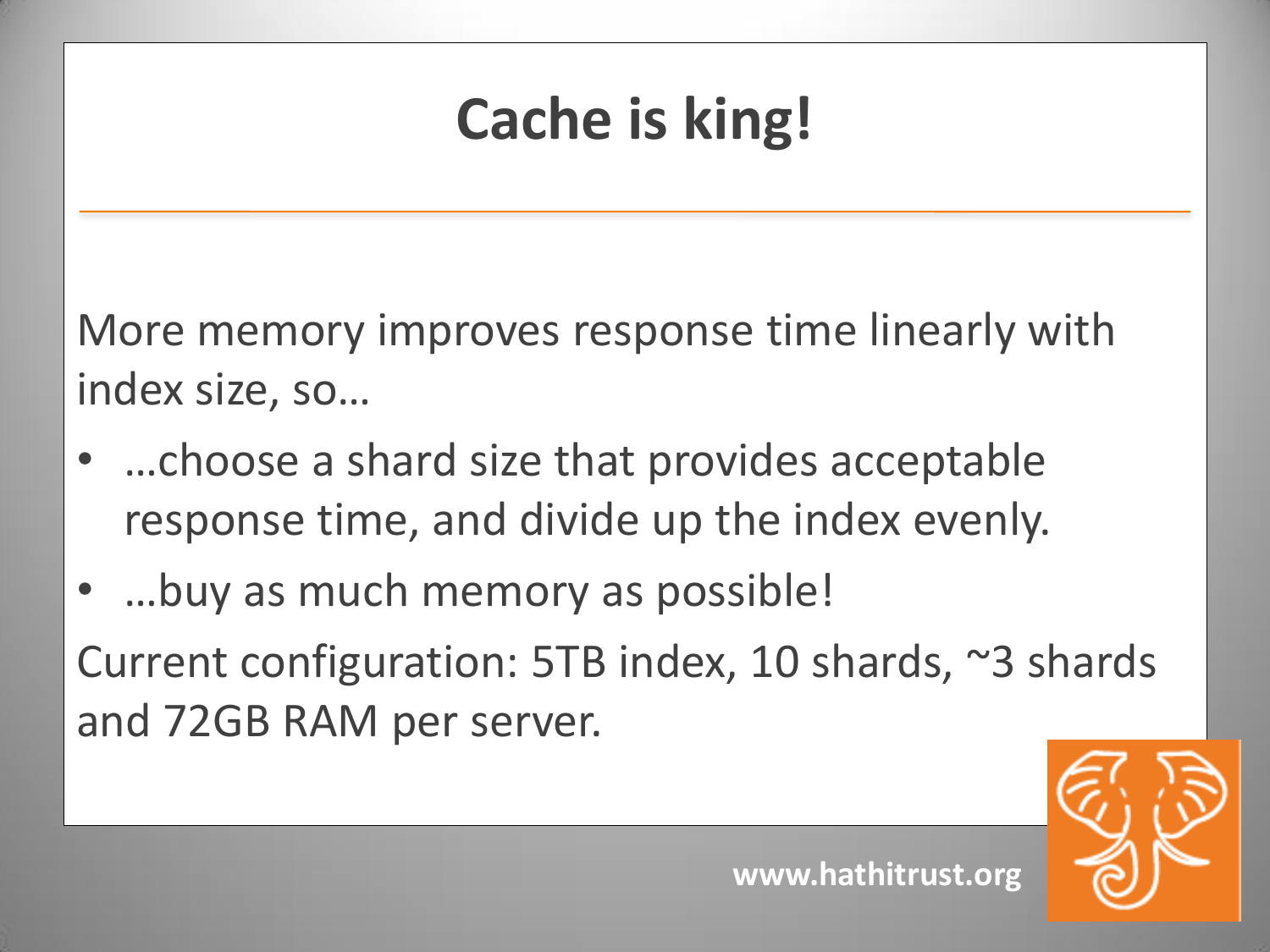#### **Snapshots make daily releases a snap**

- Index new materials throughout the day.
- When queue is empty, optimize, check, and quiesce.
- 3am: take snapshot of index and begin synchronizing from Michigan to Indiana.
- 6am: check that synchronization is complete  $-$  it should be - and release simultaneously in both sites or calmly notify staff.
- Rinse and repeat.



**www.hathitrust.org**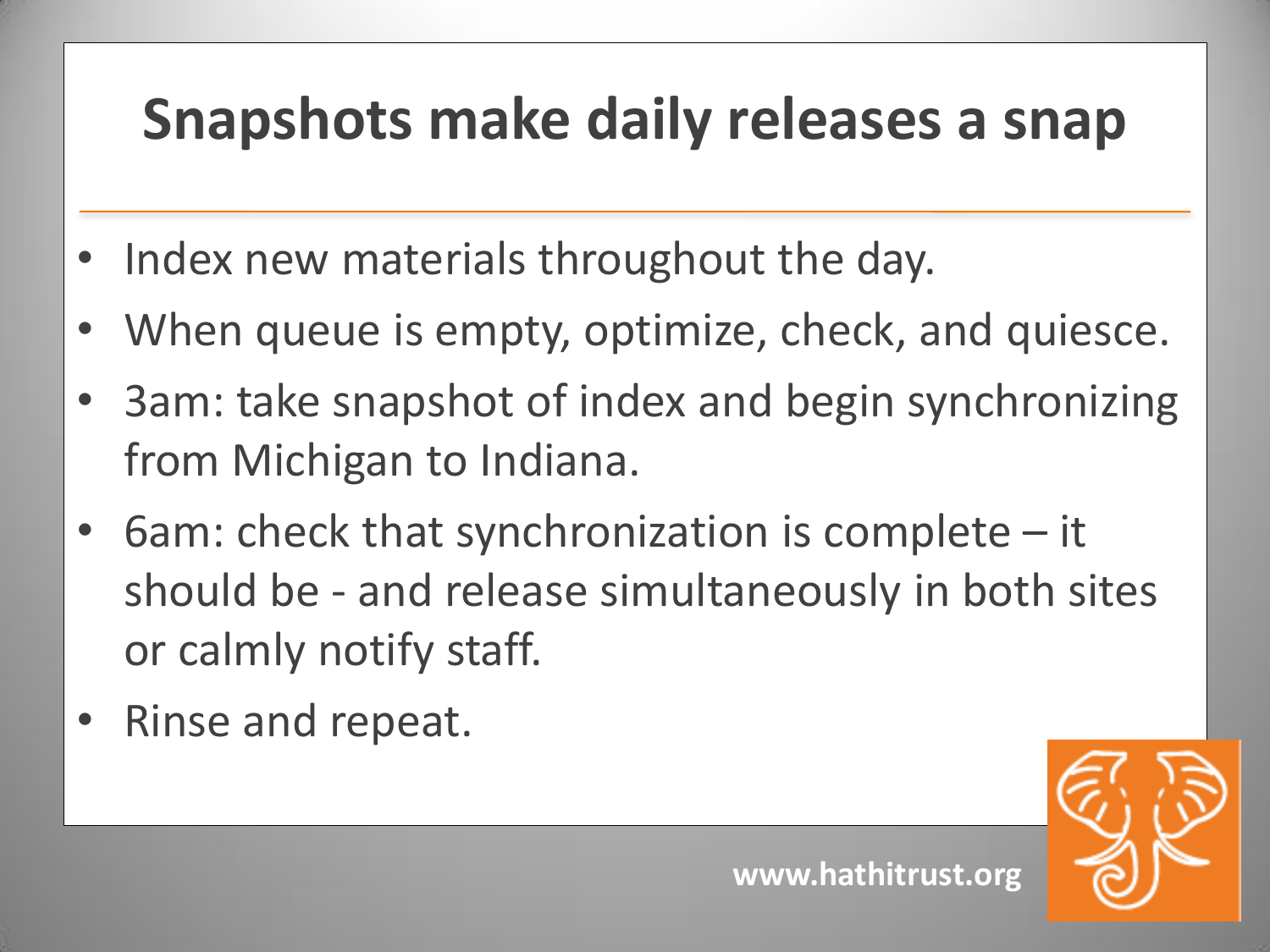# **Boosting performance with SSD**

Given that…

- ...99<sup>th</sup> percentile of query response is > 1 second,
- …rotational media has nothing more to give, and
- …some parts of the index are repeatedly read, we are looking into a DRAM- or SSD-based NFS cache as potentially the simplest way to reduce response time of edge cases without perverting our simple and elegant indexing and release workflow.